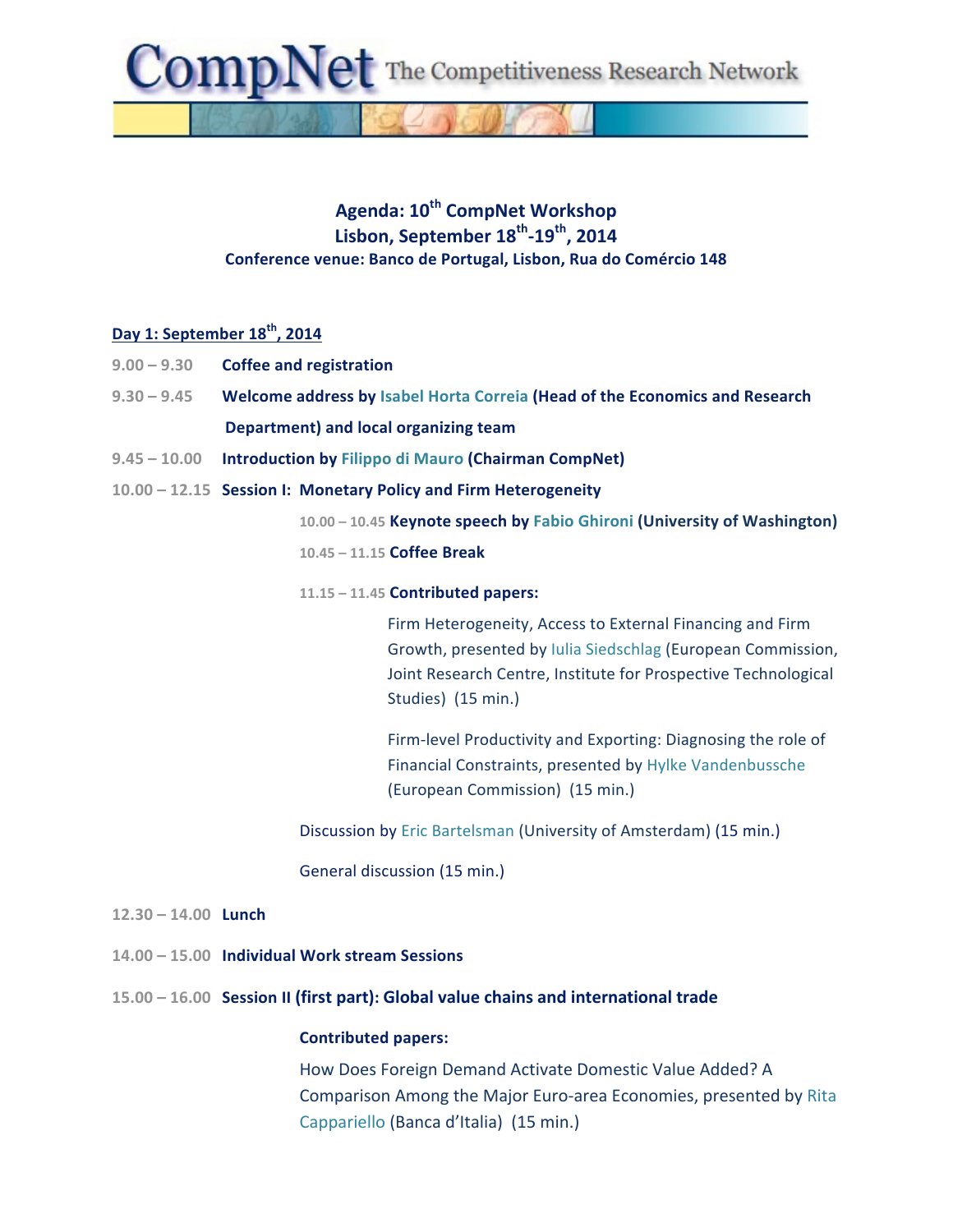

# **Day 1: September 18th, 2014 (cont.)**

The Value-added Trade Weighted Unit Labor Cost Indicator (TWULC)  $$ an Alternative for Calculating Real Exchange Rates?, presented by Maria Silgoner (Oesterreichische Nationalbank) (15 min.)

Discussion by Arne J. Nagengast (Deutsche Bundesbank) (15 min.)

General discussion (15 min.)

**16.00** - **16.30 Coffee Break**

### 16.30 - 17.30 Session II (second part): Global value chains and international trade

### **Contributed papers:**

Firms and Aggregate Trade Performance (Higher moments), presented by Giorgio Barba Navaretti (University of Milan and Centro Studi Luca d'Agliano), (15 min.)

Trade in Value Added and Multinational Groups, presented by Carlo Altomonte (Bocconi University) (15 min.)

Discussion by Hylke Vandebussche (European Commission) (15 min.)

General discussion (15 min.)

- **18.30 19.00** Visit to the Dom Dinis Wall (historical site within the Conference Venue)
- **19.30 on Dinner to be hosted by Banco de Portugal at restaurant Tágide**